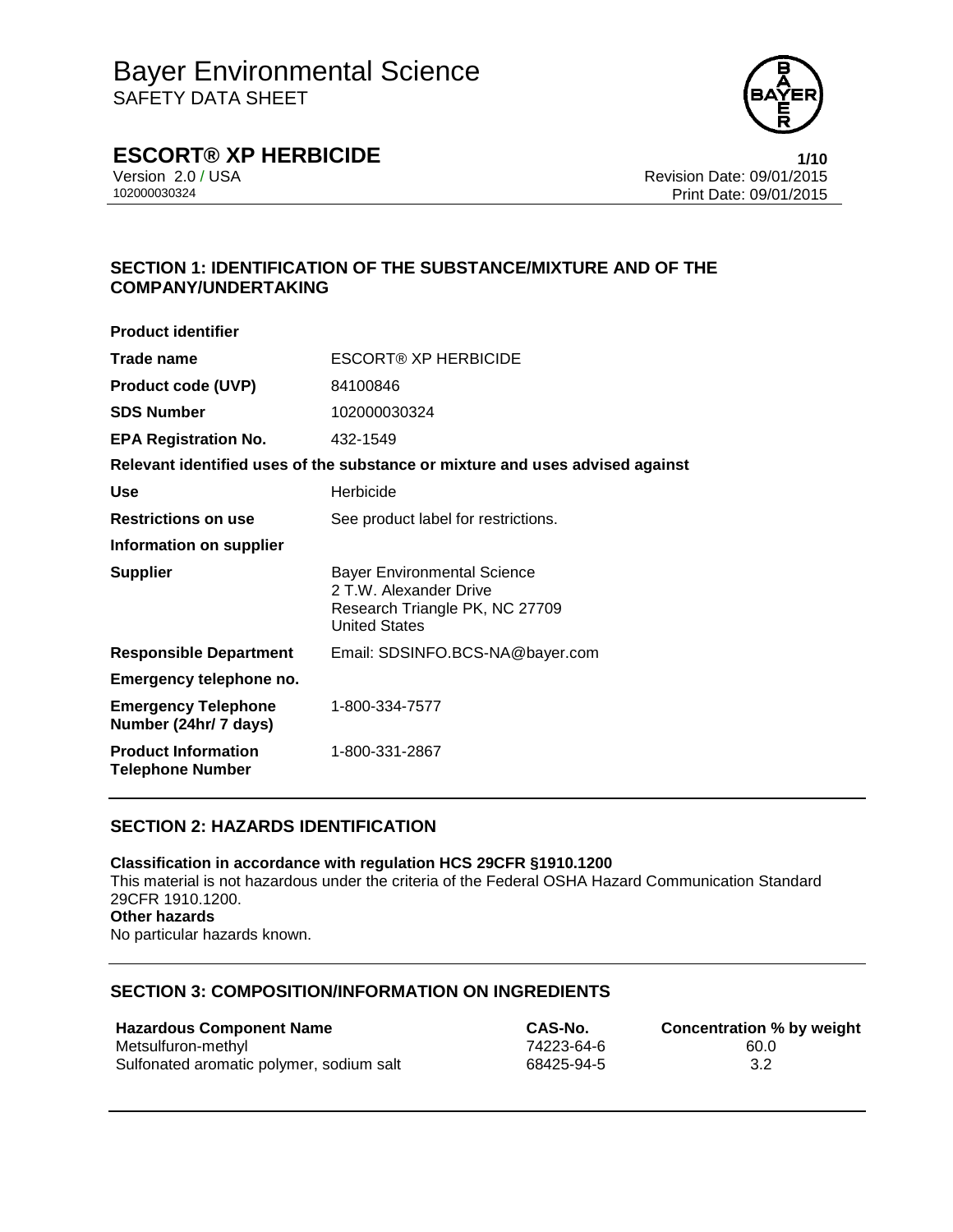

# **ESCORT® XP HERBICIDE**<br>Version 2.0 / USA **2/10**<br>Revision Date: 09/01/2015

Version 2.0 / USA Revision Date: 09/01/2015<br>102000030324<br>Print Date: 09/01/2015 Print Date: 09/01/2015

### **SECTION 4: FIRST AID MEASURES**

| <b>Description of first aid measures</b>                                   |                                                                                                                                                                                                                                                                                                           |  |
|----------------------------------------------------------------------------|-----------------------------------------------------------------------------------------------------------------------------------------------------------------------------------------------------------------------------------------------------------------------------------------------------------|--|
| <b>General advice</b>                                                      | When possible, have the product container or label with you when<br>calling a poison control center or doctor or going for treatment.                                                                                                                                                                     |  |
| <b>Inhalation</b>                                                          | Move to fresh air. If person is not breathing, call 911 or an ambulance,<br>then give artificial respiration, preferably mouth-to-mouth if possible. Call<br>a physician or poison control center immediately.                                                                                            |  |
| <b>Skin contact</b>                                                        | Take off contaminated clothing and shoes immediately. Wash off<br>immediately with plenty of water for at least 15 minutes. Call a physician<br>or poison control center immediately.                                                                                                                     |  |
| Eye contact                                                                | Hold eye open and rinse slowly and gently with water for 15-20 minutes.<br>Remove contact lenses, if present, after the first 5 minutes, then<br>continue rinsing eye. Call a physician or poison control center<br>immediately.                                                                          |  |
| Ingestion                                                                  | Call a physician or poison control center immediately. Rinse out mouth<br>and give water in small sips to drink. DO NOT induce vomiting unless<br>directed to do so by a physician or poison control center. Never give<br>anything by mouth to an unconscious person. Do not leave victim<br>unattended. |  |
| Most important symptoms and effects, both acute and delayed                |                                                                                                                                                                                                                                                                                                           |  |
| <b>Symptoms</b>                                                            | To date no symptoms are known.                                                                                                                                                                                                                                                                            |  |
| Indication of any immediate medical attention and special treatment needed |                                                                                                                                                                                                                                                                                                           |  |
| <b>Treatment</b>                                                           | Appropriate supportive and symptomatic treatment as indicated by the<br>patient's condition is recommended. There is no specific antidote.                                                                                                                                                                |  |

### **SECTION 5: FIREFIGHTING MEASURES**

| <b>Extinguishing media</b>                                  |                                                                                                                                                                                                                                                                                   |
|-------------------------------------------------------------|-----------------------------------------------------------------------------------------------------------------------------------------------------------------------------------------------------------------------------------------------------------------------------------|
| <b>Suitable</b>                                             | Use water spray, alcohol-resistant foam, dry chemical or carbon dioxide.                                                                                                                                                                                                          |
| Unsuitable                                                  | High volume water jet                                                                                                                                                                                                                                                             |
| Special hazards arising<br>from the substance or<br>mixture | Dangerous gases are evolved in the event of a fire.                                                                                                                                                                                                                               |
| <b>Advice for firefighters</b>                              |                                                                                                                                                                                                                                                                                   |
| <b>Special protective</b><br>equipment for fire-fighters    | Firefighters should wear NIOSH approved self-contained breathing<br>apparatus and full protective clothing.                                                                                                                                                                       |
| <b>Further information</b>                                  | Keep out of smoke. Fight fire from upwind position. Cool closed<br>containers exposed to fire with water spray. Do not allow run-off from<br>fire fighting to enter drains or water courses. Whenever possible,<br>contain fire-fighting water by diking area with sand or earth. |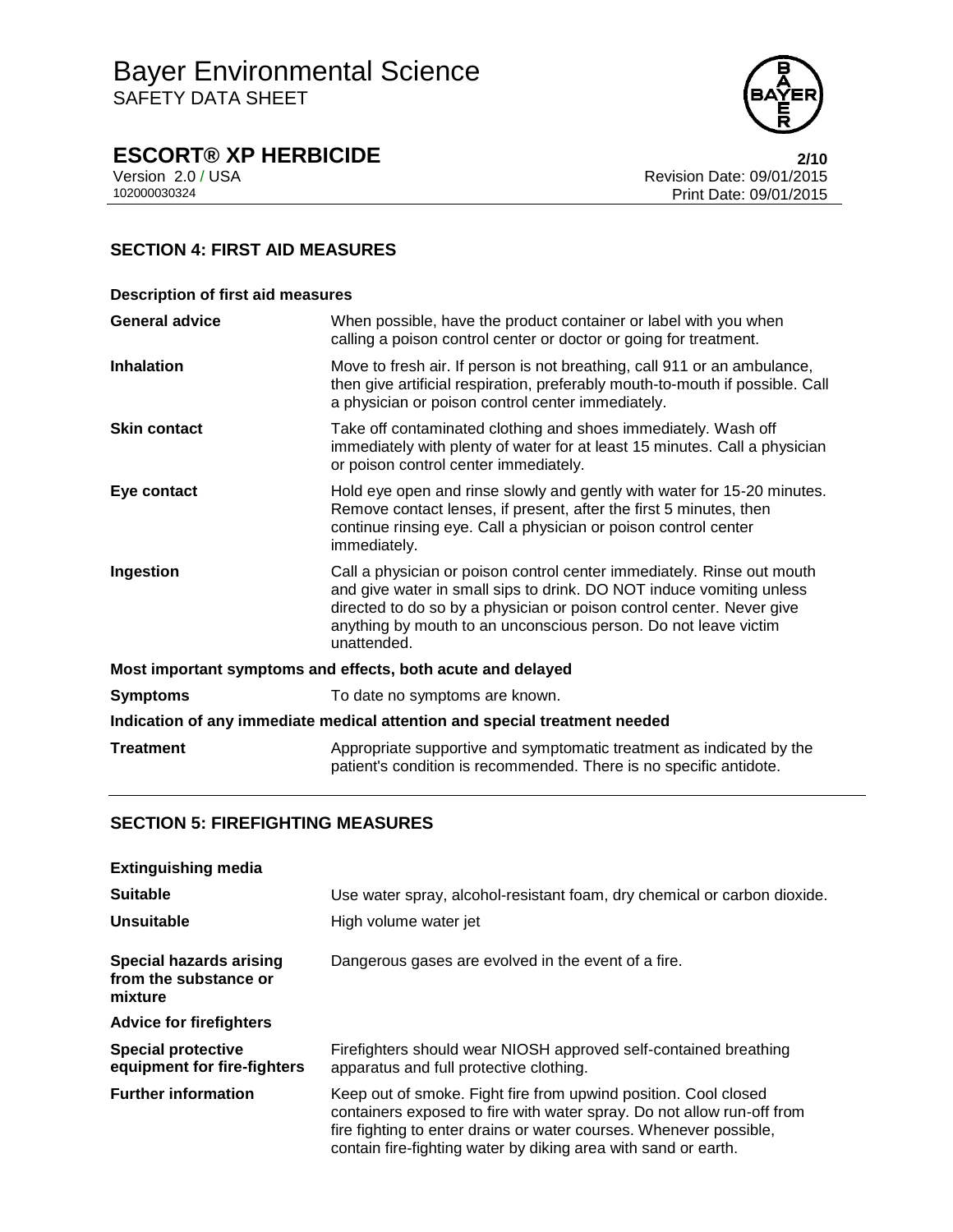

### **ESCORT® XP HERBICIDE 3/10**

Version 2.0 / USA Revision Date: 09/01/2015 102000030324 Print Date: 09/01/2015

| <b>Flash point</b>              | not applicable      |
|---------------------------------|---------------------|
| <b>Autoignition temperature</b> | > 400 °C / > 752 °F |
| <b>Lower explosion limit</b>    | not applicable      |
| <b>Upper explosion limit</b>    | not applicable      |
| <b>Explosivity</b>              | no data available   |

### **SECTION 6: ACCIDENTAL RELEASE MEASURES**

**Personal precautions, protective equipment and emergency procedures Precautions Keep unauthorized people away. Isolate hazard area. Avoid contact** with spilled product or contaminated surfaces. **Methods and materials for containment and cleaning up Methods for cleaning up** Sweep up or vacuum up spillage and collect in suitable container for disposal. Clean contaminated floors and objects thoroughly, observing environmental regulations. Contaminated soil may have to be removed and disposed. **Additional advice** Use personal protective equipment. Do not allow to enter soil, waterways or waste water canal. Do not allow product to contact nontarget plants. **Reference to other sections** Information regarding safe handling, see section 7. Information regarding personal protective equipment, see section 8. Information regarding waste disposal, see section 13.

### **SECTION 7: HANDLING AND STORAGE**

### **Precautions for safe handling**

| Advice on safe handling | Ensure adequate ventilation. Handle and open container in a manner as<br>to prevent spillage.                                                                                                                                                                                                                                                                                          |
|-------------------------|----------------------------------------------------------------------------------------------------------------------------------------------------------------------------------------------------------------------------------------------------------------------------------------------------------------------------------------------------------------------------------------|
| Hygiene measures        | Wash hands thoroughly with soap and water after handling and before<br>eating, drinking, chewing gum, using tobacco, using the toilet or<br>applying cosmetics.<br>Remove Personal Protective Equipment (PPE) immediately after<br>handling this product. Remove soiled clothing immediately and clean<br>thoroughly before using again. Wash thoroughly and put on clean<br>clothing. |

**Conditions for safe storage, including any incompatibilities**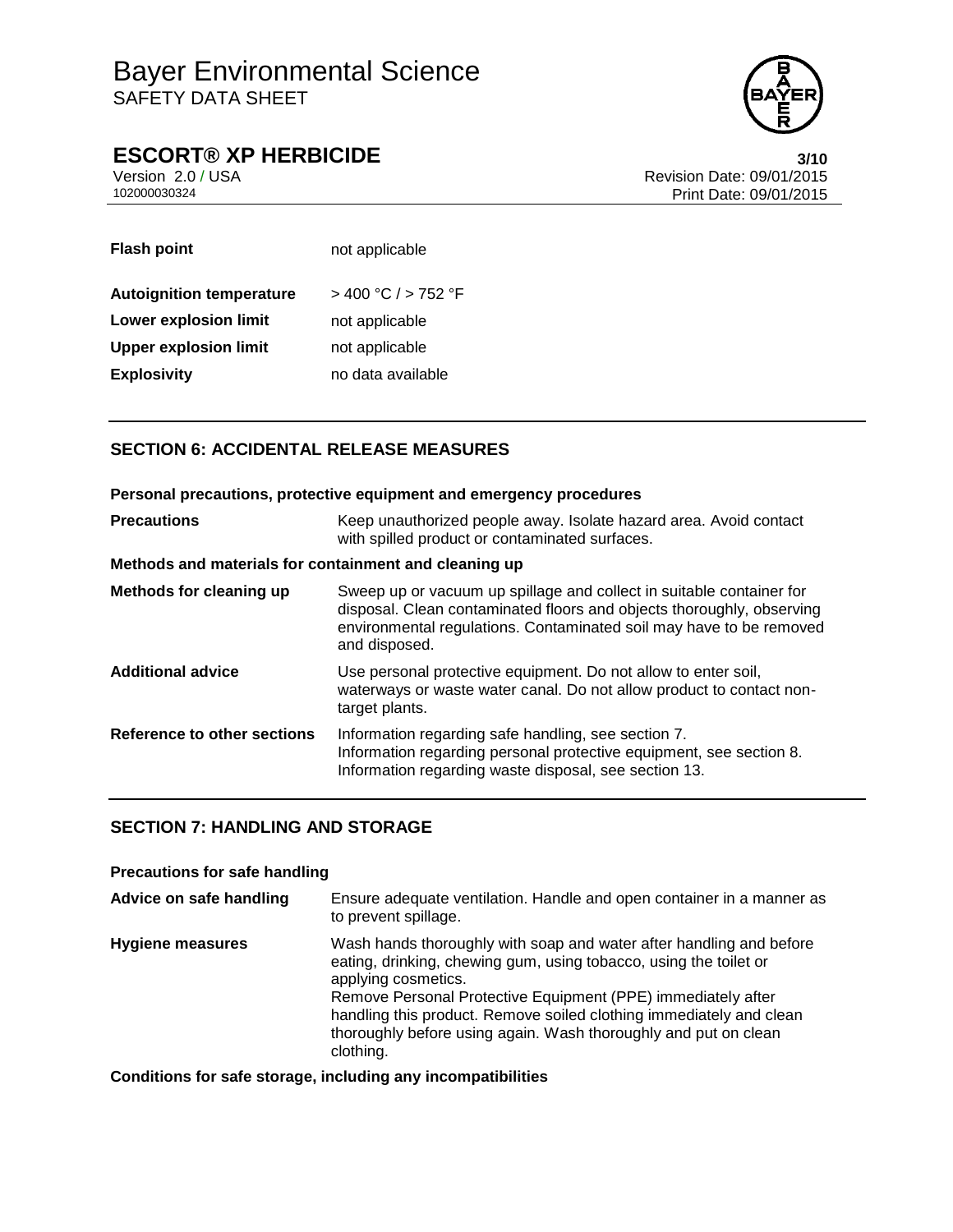

### **ESCORT® XP HERBICIDE 4/10**

Version 2.0 / USA Revision Date: 09/01/2015 Print Date: 09/01/2015

#### **Requirements for storage areas and containers**

Keep containers tightly closed in a dry, cool and well-ventilated place. Store in a cool, dry place and in such a manner as to prevent cross contamination with other crop protection products, fertilizers, food, and feed. Store in original container and out of the reach of children, preferably in a locked storage area.

### **SECTION 8: EXPOSURE CONTROLS/PERSONAL PROTECTION**

#### **Control parameters**

| <b>Components</b>                 | CAS-No.       | <b>Control parameters</b>    | <b>Update</b> | <b>Basis</b>       |
|-----------------------------------|---------------|------------------------------|---------------|--------------------|
| Sucrose                           | $57 - 50 - 1$ | $10$ mg/m $3$<br>(TWA)       | 02 2012       | <b>ACGIH</b>       |
| Sucrose<br>(Total)                | $57 - 50 - 1$ | $10$ mg/m $3$<br>(REL)       | 2010          | <b>NIOSH</b>       |
| Sucrose<br>(Respirable.)          | $57 - 50 - 1$ | $5 \text{ mg/m}$ 3<br>(REL)  | 2010          | <b>NIOSH</b>       |
| Sucrose<br>(Respirable fraction.) | $57 - 50 - 1$ | $5 \text{ mg/m}$ 3<br>(PEL)  | 02 2006       | OSHA <sub>Z1</sub> |
| Sucrose<br>(Total dust.)          | $57 - 50 - 1$ | $15$ mg/m $3$<br>(PEL)       | 02 2006       | OSHA <sub>Z1</sub> |
| Sucrose<br>(Respirable fraction.) | $57 - 50 - 1$ | $5 \text{ mg/m}$ 3<br>(TWA)  | 1989          | OSHA Z1A           |
| Sucrose<br>(Total dust.)          | $57 - 50 - 1$ | $15 \text{ mg/m}$ 3<br>(TWA) | 1989          | OSHA Z1A           |
| Sucrose<br>(Total dust.)          | $57 - 50 - 1$ | $15 \text{ mg/m}$<br>(TWA)   | 06 2008       | TN OEL             |
| Sucrose<br>(Respirable fraction.) | $57 - 50 - 1$ | $5 \text{ mg/m}$ 3<br>(TWA)  | 06 2008       | TN OEL             |
| Sucrose                           | $57 - 50 - 1$ | $5$ ug/m $3$<br>(AN ESL)     | 03 2014       | <b>TX ESL</b>      |
| Sucrose                           | $57 - 50 - 1$ | 50ug/m3<br>(ST ESL)          | 03 2014       | <b>TX ESL</b>      |

#### **Exposure controls**

### **Personal protective equipment**

In normal use and handling conditions please refer to the label and/or leaflet. In all other cases the following recommendations would apply.

| <b>Respiratory protection</b> | When respirators are required, select NIOSH approved equipment<br>based on actual or potential airborne concentrations and in<br>accordance with the appropriate regulatory standards and/or industry<br>recommendations. |
|-------------------------------|---------------------------------------------------------------------------------------------------------------------------------------------------------------------------------------------------------------------------|
|                               |                                                                                                                                                                                                                           |

| <b>Hand protection</b>             | Chemical resistant nitrile rubber gloves                            |
|------------------------------------|---------------------------------------------------------------------|
| Eye protection                     | Safety glasses with side-shields                                    |
| Skin and body protection           | Wear long-sleeved shirt and long pants and shoes plus socks.        |
| <b>General protective measures</b> | Follow manufacturer's instructions for cleaning/maintaining PPE. If |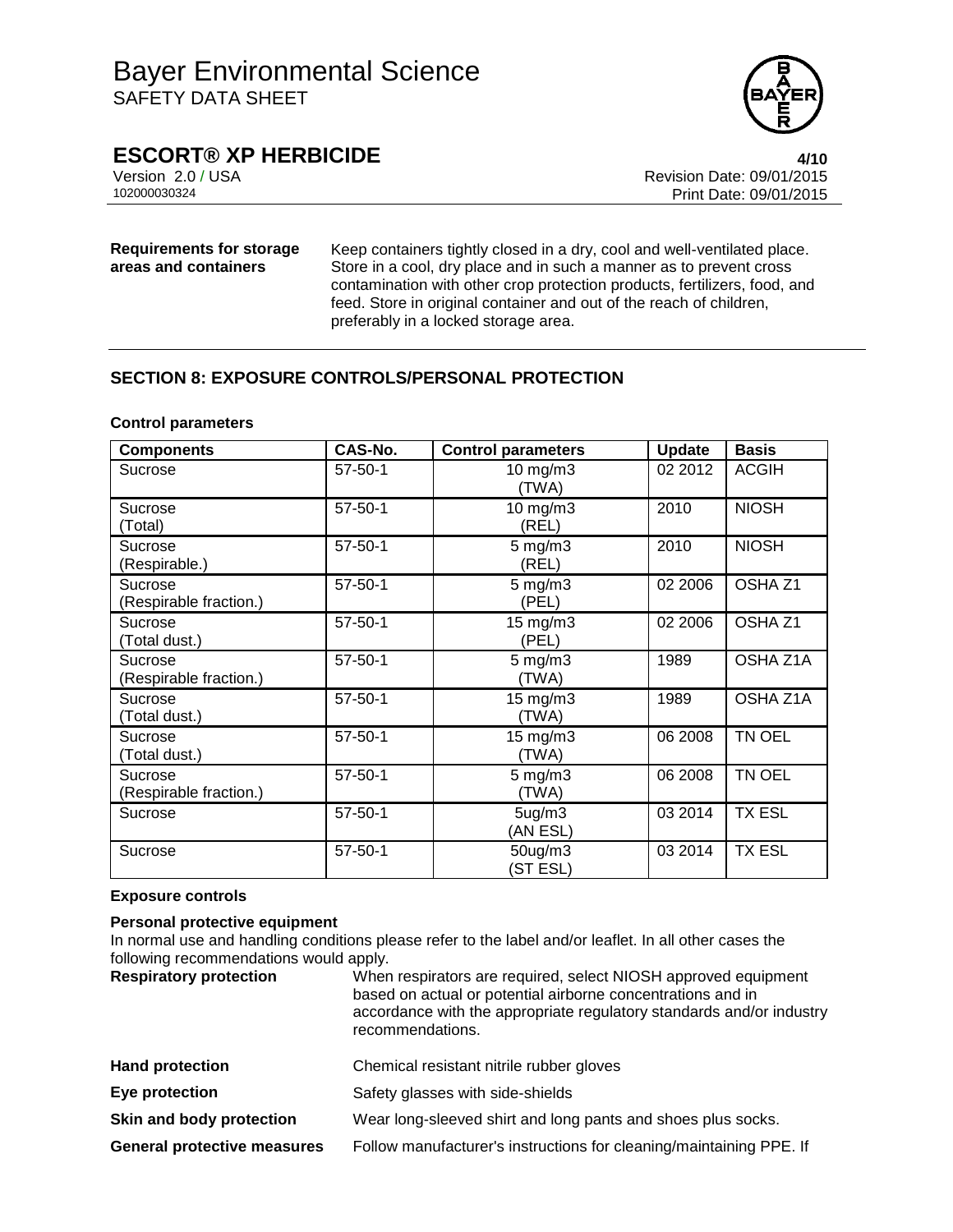

# **ESCORT® XP HERBICIDE**<br>Version 2.0/USA **6/10**<br>Revision Date: 09/01/2015

Version 2.0 / USA Revision Date: 09/01/2015<br>102000030324<br>Print Date: 09/01/2015 Print Date: 09/01/2015

> no such instructions for washables, use detergent and warm/tepid water. Keep and wash PPE separately from other laundry.

### **SECTION 9. PHYSICAL AND CHEMICAL PROPERTIES**

| Appearance                                              | light brown                         |
|---------------------------------------------------------|-------------------------------------|
| <b>Physical State</b>                                   | granular                            |
| Odor                                                    | slight                              |
| <b>Odour Threshold</b>                                  | no data available                   |
| рH                                                      | 5.0 at 1 %<br>(as aqueous solution) |
| <b>Vapor Pressure</b>                                   | no data available                   |
| Vapor Density (Air = 1)                                 | no data available                   |
| <b>Bulk density</b>                                     | 690 kg/m3 (bulk density tapped)     |
| <b>Evapouration rate</b>                                | not applicable                      |
| <b>Boiling Point</b><br><b>Melting / Freezing Point</b> | not applicable<br>not applicable    |
| <b>Water solubility</b>                                 | dispersible                         |
| <b>Minimum Ignition Energy</b>                          | no data available                   |
| <b>Decomposition</b><br>temperature                     | no data available                   |
| <b>Partition coefficient: n-</b><br>octanol/water       | not applicable                      |
| <b>Viscosity</b>                                        |                                     |
|                                                         | not applicable                      |
| <b>Flash point</b>                                      | not applicable                      |
| <b>Autoignition temperature</b>                         | > 400 °C / > 752 °F                 |
| <b>Lower explosion limit</b>                            | not applicable                      |
| <b>Upper explosion limit</b>                            | not applicable                      |
| <b>Explosivity</b>                                      | no data available                   |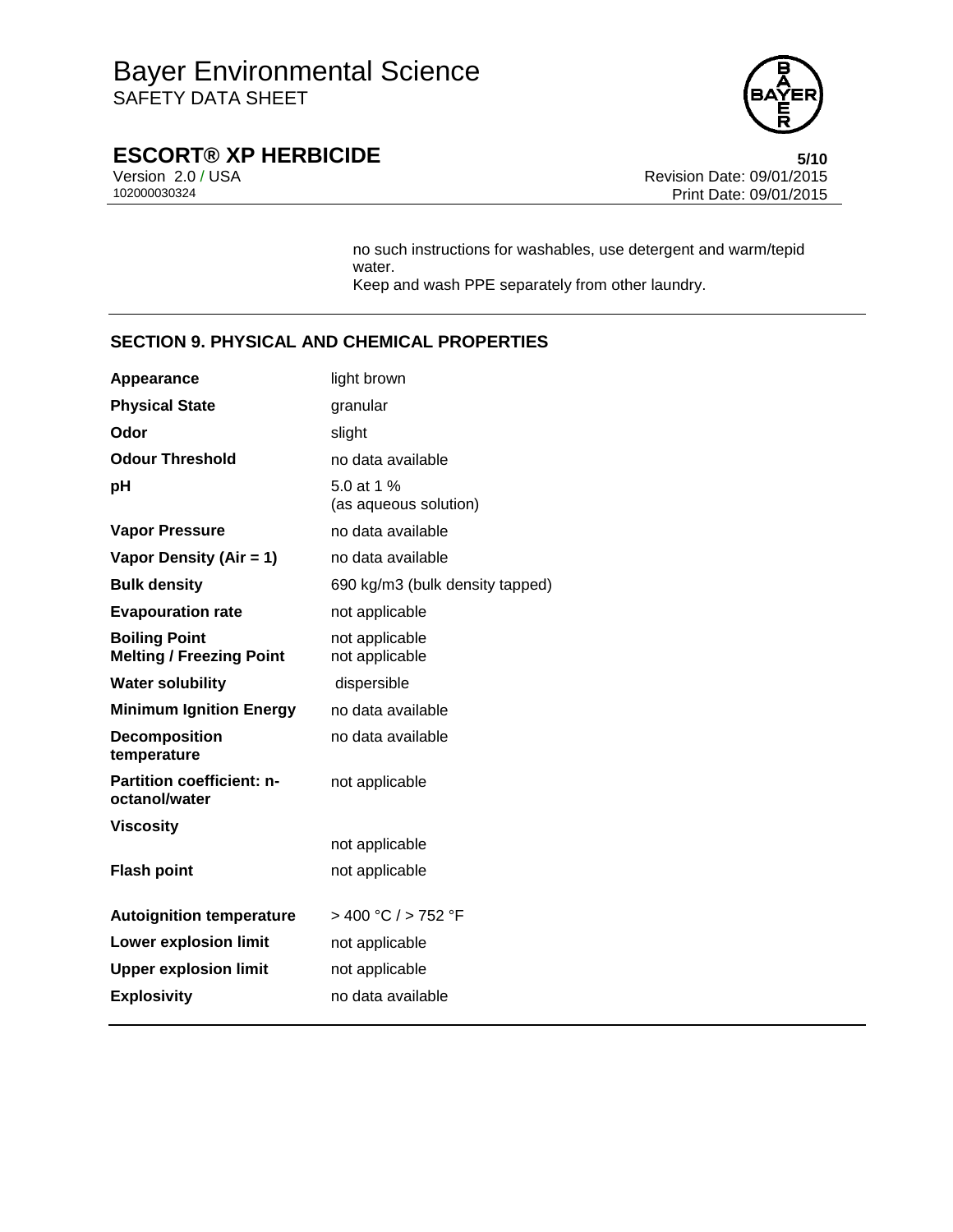

### **ESCORT® XP HERBICIDE 6/10**

Version 2.0 / USA Revision Date: 09/01/2015<br>102000030324<br>Print Date: 09/01/2015 Print Date: 09/01/2015

### **SECTION 10: STABILITY AND REACTIVITY**

| <b>Reactivity</b>                            |                                                                                         |
|----------------------------------------------|-----------------------------------------------------------------------------------------|
| <b>Thermal decomposition</b>                 | no data available                                                                       |
| <b>Chemical stability</b>                    | Stable under normal conditions.                                                         |
| <b>Possibility of hazardous</b><br>reactions | No hazardous reactions when stored and handled according to<br>prescribed instructions. |
| <b>Conditions to avoid</b>                   | no data available                                                                       |
| Incompatible materials                       | no data available                                                                       |
| <b>Hazardous decomposition</b><br>products   | No decomposition products expected under normal conditions of use.                      |

### **SECTION 11: TOXICOLOGICAL INFORMATION**

| <b>Exposure routes</b>          | Eye contact, Inhalation, Ingestion, Skin contact |
|---------------------------------|--------------------------------------------------|
| <b>Immediate Effects</b><br>Eye | Causes eye irritation.                           |

### **Information on toxicological effects**

| <b>Acute oral toxicity</b>       | LD50 (rat) $> 5,000$ mg/kg                                                                                                  |
|----------------------------------|-----------------------------------------------------------------------------------------------------------------------------|
| <b>Acute inhalation toxicity</b> | $LC50$ (rat) $> 5.0$ mg/l<br>Exposure time: 4 h<br>The value mentioned relates to the active ingredient metsulfuron methyl. |
| <b>Acute dermal toxicity</b>     | LD50 (rabbit) $> 5,000$ mg/kg                                                                                               |
| <b>Skin irritation</b>           | No skin irritation (rabbit)                                                                                                 |
| Eye irritation                   | Slight irritation (rabbit)                                                                                                  |
| <b>Sensitisation</b>             | Non-sensitizing. (guinea pig)<br>OECD Test Guideline 406, Buehler test                                                      |
| <b>ACGIH</b>                     |                                                                                                                             |
| None.                            |                                                                                                                             |

**NTP**

None.

**IARC**

None.

**OSHA**

None.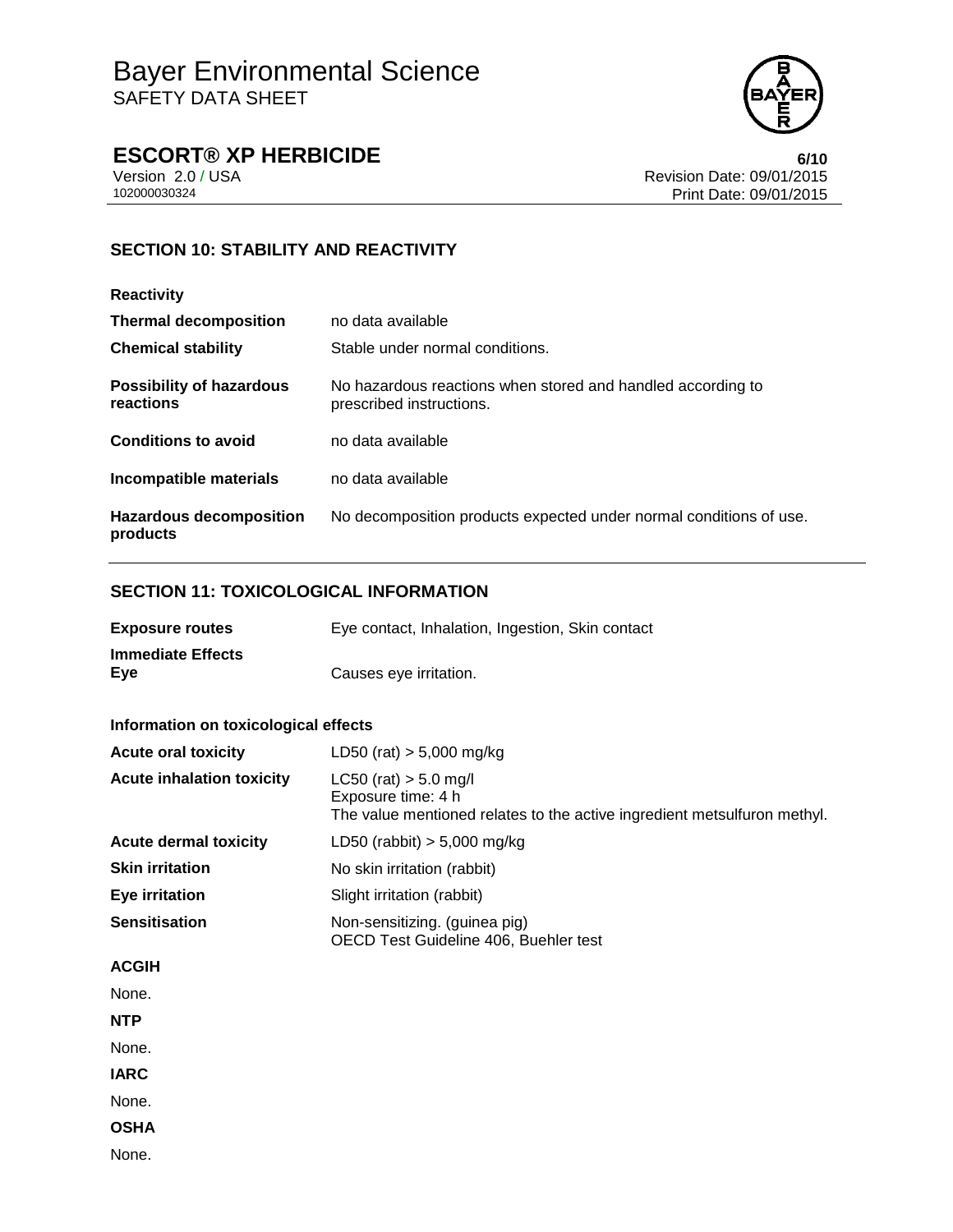

### **ESCORT® XP HERBICIDE 7/10**

Version 2.0 / USA Revision Date: 09/01/2015<br>102000030324<br>Print Date: 09/01/2015 Print Date: 09/01/2015

#### **Further information**

Only acute toxicity studies have been performed on the formulated product.

### **SECTION 12: ECOLOGICAL INFORMATION**

| <b>Toxicity to fish</b>                            | LC50 (Oncorhynchus mykiss (rainbow trout)) > 150 mg/l<br>Exposure time: 96 h<br>The value mentioned relates to the active ingredient metsulfuron methyl.                                                                                                        |
|----------------------------------------------------|-----------------------------------------------------------------------------------------------------------------------------------------------------------------------------------------------------------------------------------------------------------------|
|                                                    | LC50 (Lepomis macrochirus (Bluegill sunfish)) > 150 mg/l<br>Exposure time: 96 h<br>The value mentioned relates to the active ingredient metsulfuron methyl.                                                                                                     |
| <b>Toxicity to aquatic</b><br><b>invertebrates</b> | EC50 (Daphnia (water flea)) > 120 mg/l<br>Exposure time: 48 h<br>The value mentioned relates to the active ingredient metsulfuron methyl.                                                                                                                       |
| <b>Toxicity to aquatic plants</b>                  | EC50 (Anabaena flos-aquae (cyanobacterium)) 0.066 mg/l<br>Exposure time: 72 h<br>The value mentioned relates to the active ingredient metsulfuron methyl.                                                                                                       |
|                                                    | EC50 (Lemna minor (Common duck-weed)) 0.00036 mg/l<br>Exposure time: 14 d<br>The value mentioned relates to the active ingredient metsulfuron methyl.                                                                                                           |
| <b>Environmental precautions</b>                   | Do not apply directly to water, to areas where surface water is present<br>or to intertidal areas below the mean high water mark.<br>Do not contaminate surface or ground water by cleaning equipment or<br>disposal of wastes, including equipment wash water. |

### **SECTION 13: DISPOSAL CONSIDERATIONS**

| Waste treatment methods       |                                                                                                                                                                                                               |
|-------------------------------|---------------------------------------------------------------------------------------------------------------------------------------------------------------------------------------------------------------|
| <b>Product</b>                | Do not contaminate water, food, or feed by disposal.<br>Dispose of unused product by incineration at a licensed incineration<br>plant, in accordance with all applicable national and local regulations.      |
| <b>Contaminated packaging</b> | Consult state and local regulations regarding the proper disposal of<br>container.<br>Follow advice on product label and/or leaflet.                                                                          |
| <b>RCRA</b> Information       | Characterization and proper disposal of this material as a special or<br>hazardous waste is dependent upon Federal, State and local laws and<br>are the user's responsibility. RCRA classification may apply. |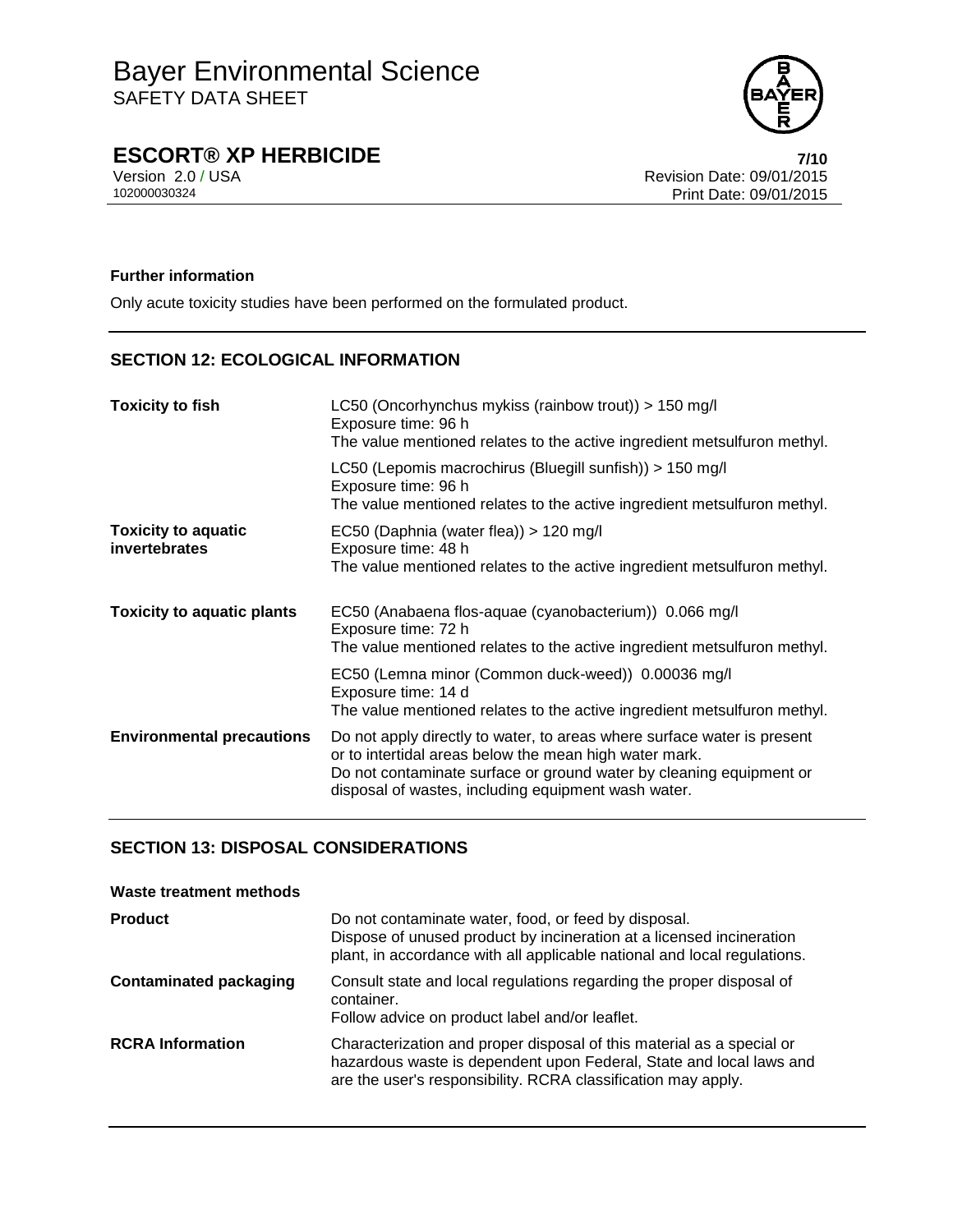

### **ESCORT® XP HERBICIDE 8/10**

Version 2.0 / USA Revision Date: 09/01/2015 102000030324 Print Date: 09/01/2015

### **SECTION 14: TRANSPORT INFORMATION**

| 49CFR                                                                                                    | Not dangerous goods / not hazardous material                                                                          |
|----------------------------------------------------------------------------------------------------------|-----------------------------------------------------------------------------------------------------------------------|
| <b>IMDG</b><br>UN number<br>Class<br>Packaging group<br>Marine pollutant<br>Proper shipping name         | 3077<br>9<br>Ш<br><b>YES</b><br>ENVIRONMENTALLY HAZARDOUS SUBSTANCE, SOLID,<br>N.O.S.<br>(METSULFURON-METHYL MIXTURE) |
| <b>IATA</b><br>UN number<br>Class<br>Packaging group<br>Environm. Hazardous Mark<br>Proper shipping name | 3077<br>9<br>Ш<br><b>YES</b><br>ENVIRONMENTALLY HAZARDOUS SUBSTANCE, SOLID,<br>N.O.S.<br>(METSULFURON-METHYL MIXTURE) |

This transportation information is not intended to convey all specific regulatory information relating to this product. It does not address regulatory variations due to package size or special transportation requirements.

### **SECTION 15: REGULATORY INFORMATION**

**EPA Registration No.** 432-1549 **US Federal Regulations TSCA list** Sulfonated aromatic polymer, sodium salt 68425-94-5 **US. Toxic Substances Control Act (TSCA) Section 12(b) Export Notification (40 CFR 707, Subpt D)** None. **SARA Title III - Section 302 - Notification and Information** None. **SARA Title III - Section 313 - Toxic Chemical Release Reporting** None. **US States Regulatory Reporting CA Prop65** This product does not contain any substances known to the State of California to cause cancer.

This product does not contain any substances known to the State of California to cause reproductive harm.

**US State Right-To-Know Ingredients** None.

**Canadian Regulations**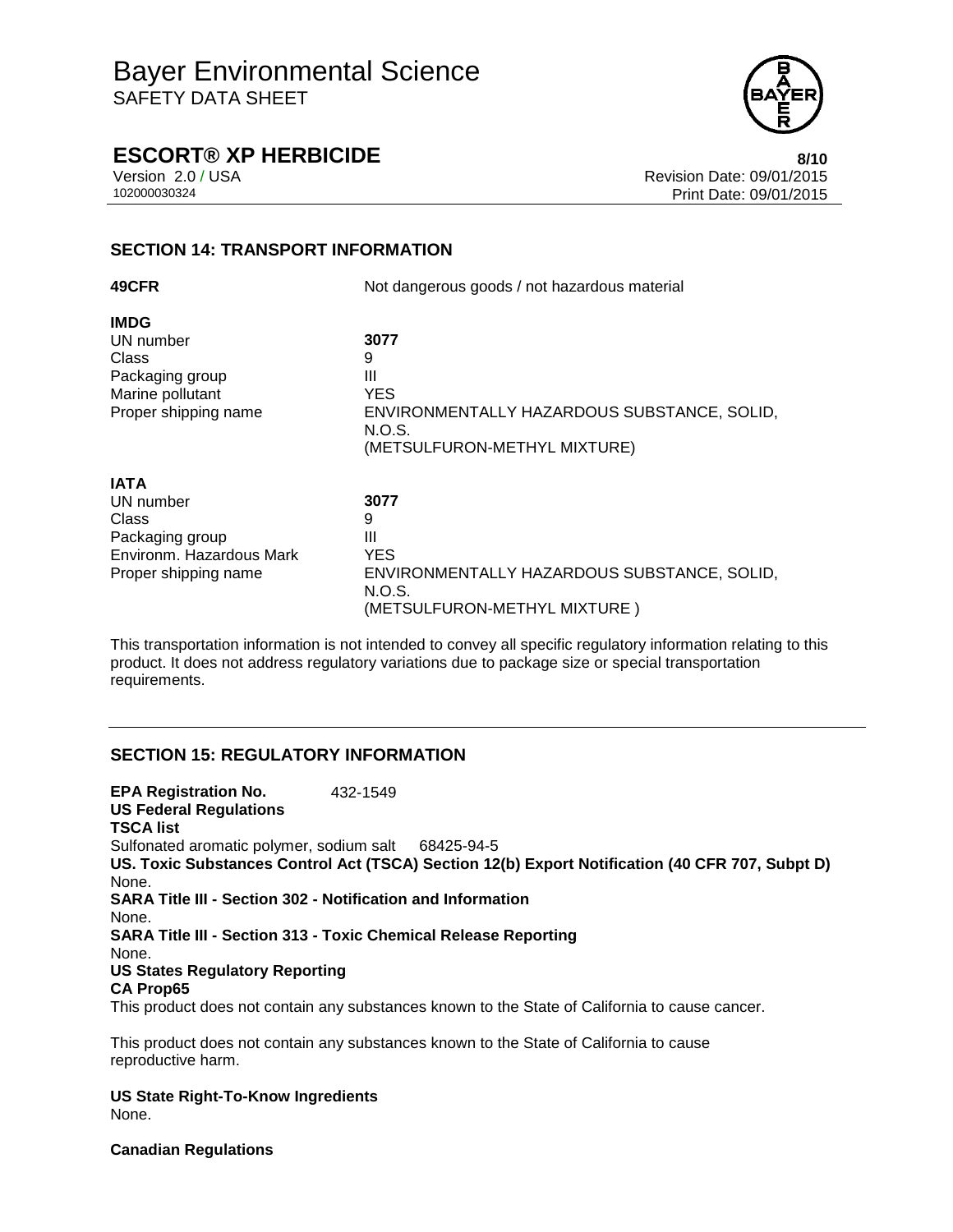

### **ESCORT® XP HERBICIDE 9/10**

Version 2.0 / USA Revision Date: 09/01/2015 Print Date: 09/01/2015

**Canadian Domestic Substance List** None.

**Environmental CERCLA** None. **Clean Water Section 307 Priority Pollutants** None. **Safe Drinking Water Act Maximum Contaminant Levels** None.

#### **EPA/FIFRA Information:**

This chemical is a pesticide product registered by the Environmental Protection Agency and is subject to certain labeling requirements under federal pesticide law. These requirements differ from the classification criteria and hazard information required for safety data sheets, and for workplace labels of non-pesticide chemicals. Following is the hazard information required on the pesticide label:

**Signal word:** Caution!

**Hazard statements:** Causes eye irritation.

Avoid breathing dust or spray mist. Avoid contact with skin, eyes and clothing.

### **SECTION 16: OTHER INFORMATION**

#### **Abbreviations and acronyms**

| 49CFR         | Code of Federal Regulations, Title 49                            |
|---------------|------------------------------------------------------------------|
| <b>ACGIH</b>  | US. ACGIH Threshold Limit Values                                 |
| CAS-Nr.       | <b>Chemical Abstracts Service number</b>                         |
| <b>EINECS</b> | European inventory of existing commercial substances             |
| <b>ELINCS</b> | European list of notified chemical substances                    |
| <b>IARC</b>   | US. IARC Monographs on Occupational Exposures to Chemical Agents |
| <b>IATA</b>   | International Air Transport Association                          |
| <b>IMDG</b>   | <b>International Maritime Dangerous Goods</b>                    |
| N.O.S.        | Not otherwise specified                                          |
| NTP           | US. National Toxicology Program (NTP) Report on Carcinogens      |
| <b>OECD</b>   | Organization for Economic Co-operation and Development           |
| <b>TDG</b>    | <b>Transportation of Dangerous Goods</b>                         |
| <b>TWA</b>    | Time weighted average                                            |
| UN.           | <b>United Nations</b>                                            |
| <b>WHO</b>    | World health organisation                                        |